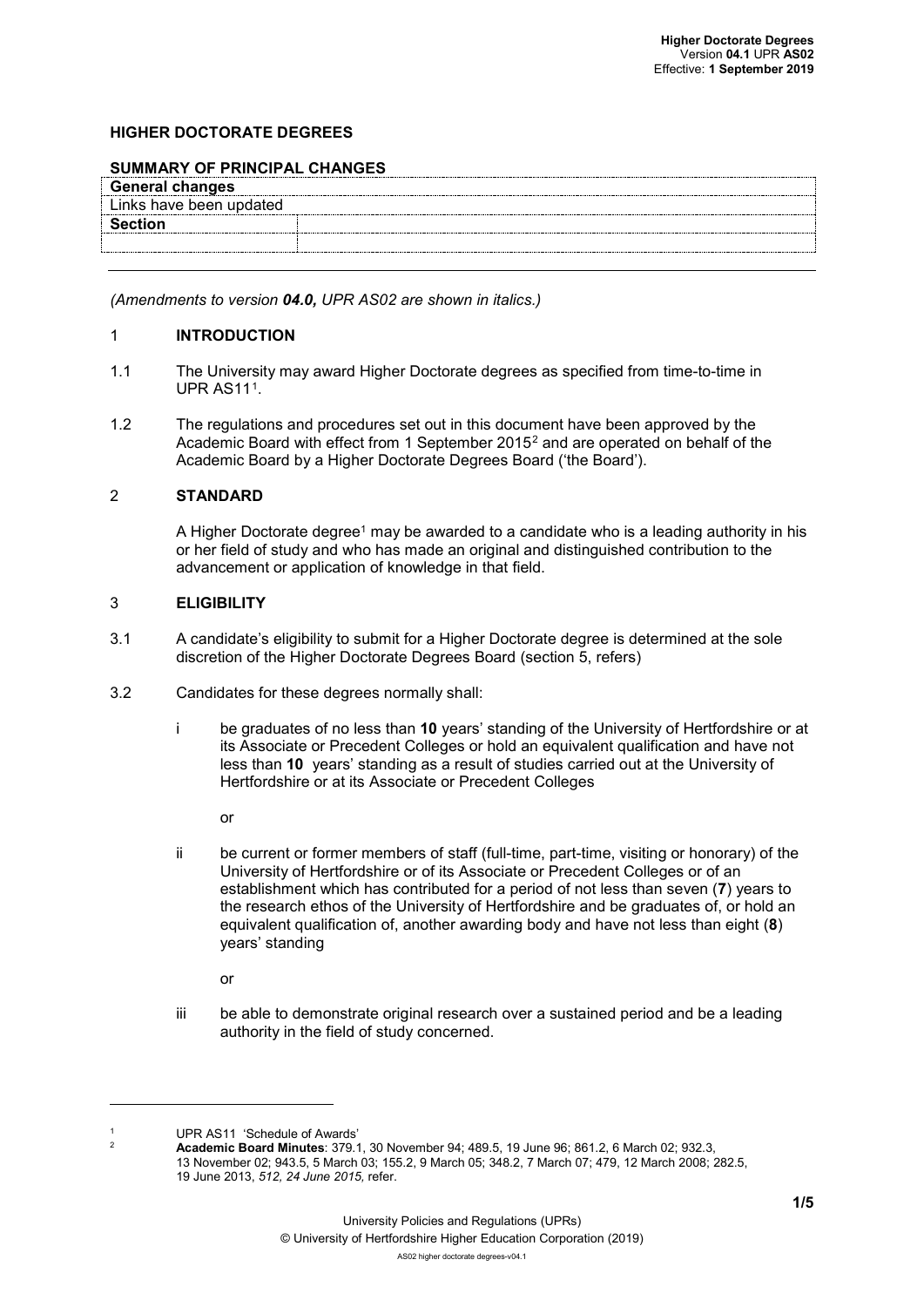## 4 **APPLICATIONS FOR THE AWARD OF A HIGHER DOCTORATE**

- 4.1 An application for a Higher Doctorate degree must be based either wholly or substantially on original published work carried out by the candidate.
- 4.2 Any person who has already been awarded a Higher Doctorate degree by the University of Hertfordshire may, at any time, make an application for the award of any other Higher Doctorate degree of the University. However, any such application must be supported by a body of work which is substantially different from that submitted in support of any previous successful application(s).
- 4.3 Any work which has previously been part of a successful submission for any degree awarded by the University or any other institution must be clearly identified by the candidate (section 4.6, iii, refers).
- 4.4 The work submitted for the degree shall not be concurrently submitted by the candidate for a higher doctorate or other comparable award of any other institution and a declaration to this effect shall be submitted by the candidate with his or her application (section 4.6, iii, refers).
- 4.5 A candidate wishing to make an application for the award of a Higher Doctorate shall submit to the Academic Services Officer (Research):
	- i a list of the published works on which the application is based;
	- ii a summary, normally not exceeding **4,000** words, of the relevance of the works to the advancement of knowledge in the field concerned;
	- iii a completed 'application to register for a Higher Doctorate degree' form which provides for the statements required in fulfilment of the requirements of sections 4.4 and 4.5;
	- iv a completed University enrolment form;
	- v the initial instalment of the required fee.

Where relevant, the candidate may elect to include a list of further supporting, published or unpublished material with his or her application.

4.6 The information provided in accordance with the requirements of section 4.6 will be used by the Higher Doctorate Degrees Board to determine the eligibility of the candidate to submit for the award (section 3 refers) and to determine whether a prima facie case for the award has been established (section 6 refers).

## 5 **HIGHER DOCTORATE DEGREES BOARD**

- 5.1 On receipt of an application, the Vice-Chancellor (or nominee), acting in his or her capacity as Chairman of the Academic Board, shall establish a Higher Doctorate Degrees Board. It will normally be the case that a separate Board is established to consider each application received by the University.
- 5.2 The current version of the terms of reference and composition of the Higher Doctorate Degrees Board may be found at:

*<https://www.herts.ac.uk/about-us/governance/academic-board/academic-board-structure>*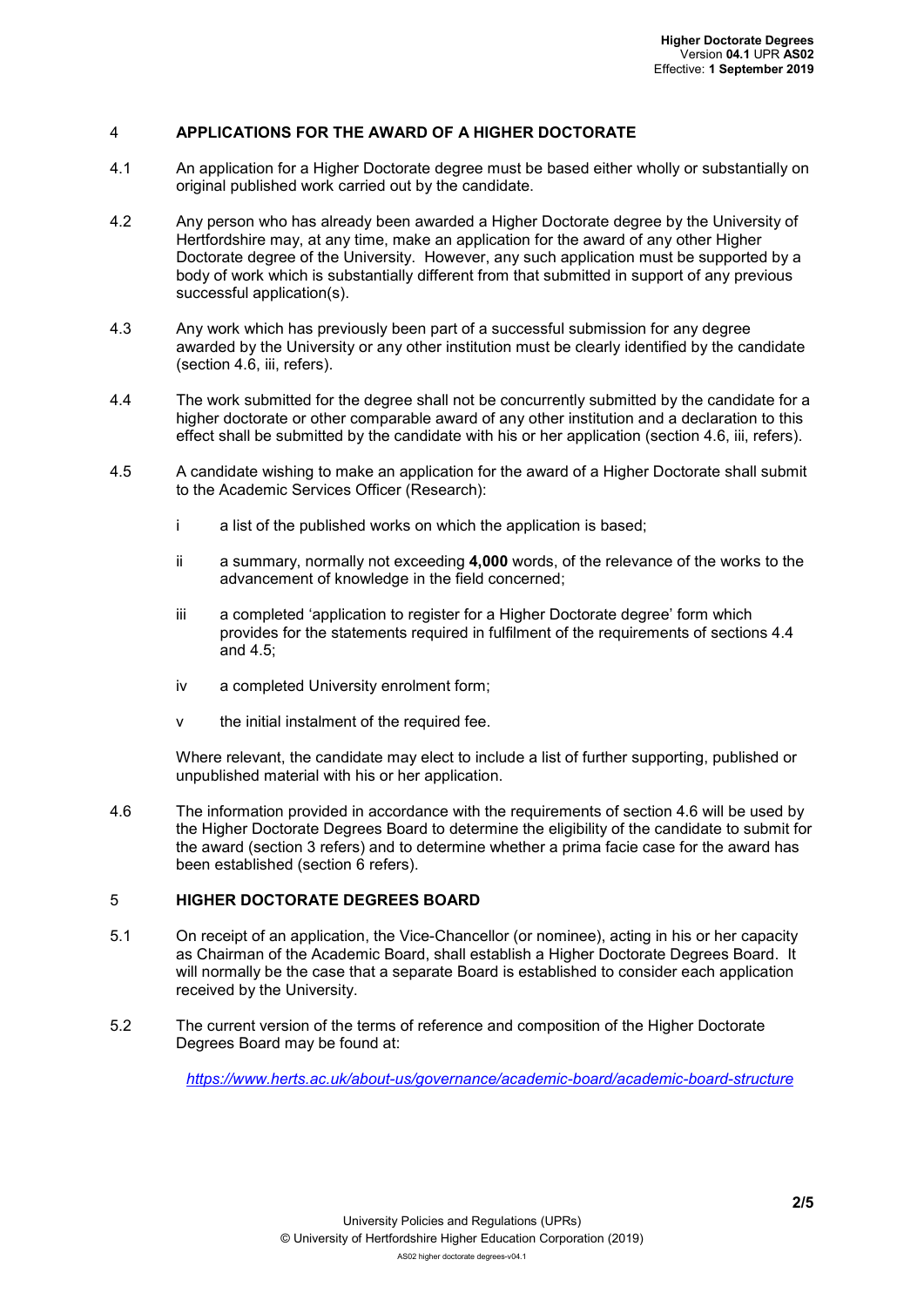### 6 **ESTABLISHING A PRIMA FACIE CASE FOR THE AWARD OF A HIGHER DOCTORATE**

- 6.1 The Higher Doctorate Degrees Board shall determine whether the candidate has established a prima facie case for the award of the degree.
- 6.2 In doing so, the Board will consider the information provided in accordance with the requirements of section 4.6 and may also seek advice from other persons, whether or not Members of the University, (UPR GV06<sup>[3](#page-2-0)</sup>, refers) who have expertise and standing in the candidate's field.
- 6.3 The decision of the Board will be communicated to the candidate by the Clerk to the Higher Doctorate Degrees Board and, where the Board has determined that the candidate has not established a prima facia case, the application ceases and there is no right of appeal.

#### 6.4 **Successful establishment of a prima facie case**

- 6.4.1 At this stage in the process the candidate will be required to pay the final instalment of the required fee (the remainder after payment of the initial instalment), which is not refundable.
- 6.4.2 The establishment of a prima facie case does not in any way imply the eventual award of a degree.

### 7 **EXAMINATION**

### 7.1 **Appointment of Examiners**

- 7.1.1 The Higher Doctorate Degrees Board shall appoint three (**3**) examiners with appropriate expertise, experience and professional standing. At least two (**2**) of the examiners will be independent of the University and of any organisation at which the candidate's work was carried out and shall not be co-authors of any of the candidate's cited works.
- 7.1.2 Individuals consulted by the Board in accordance with section 6.2 are not thereby precluded from serving as examiners for the candidate.

# 7.2 **Submission by candidates of material for examination**

- 7.2.1 The candidate shall submit to the University, via the Academic Services Officer (Research), three (**3**) sets of documentation each of which shall include:
	- i a critical appraisal, of not normally less than **4,000** words or more than **10,000** words, of the submitted works which identifies the field and aims of the candidate's research and the original and distinguished contribution to the advancement or application of knowledge in the field represented by the works;
	- ii an offprint or high quality photocopy of each of the published works which have been cited (section 4.6, i, refers), if necessary, giving proof of authenticity. The works shall be numbered and correspond exactly with the list submitted in compliance with section 4.6, i;
	- iii a copy of other published works cited under the provisions of section 4.5;
	- iv a statement by the applicant concerning their contribution to the work submitted, which should be no more than 400 words.

<span id="page-2-0"></span>-

UPR GV06 'Membership of the University'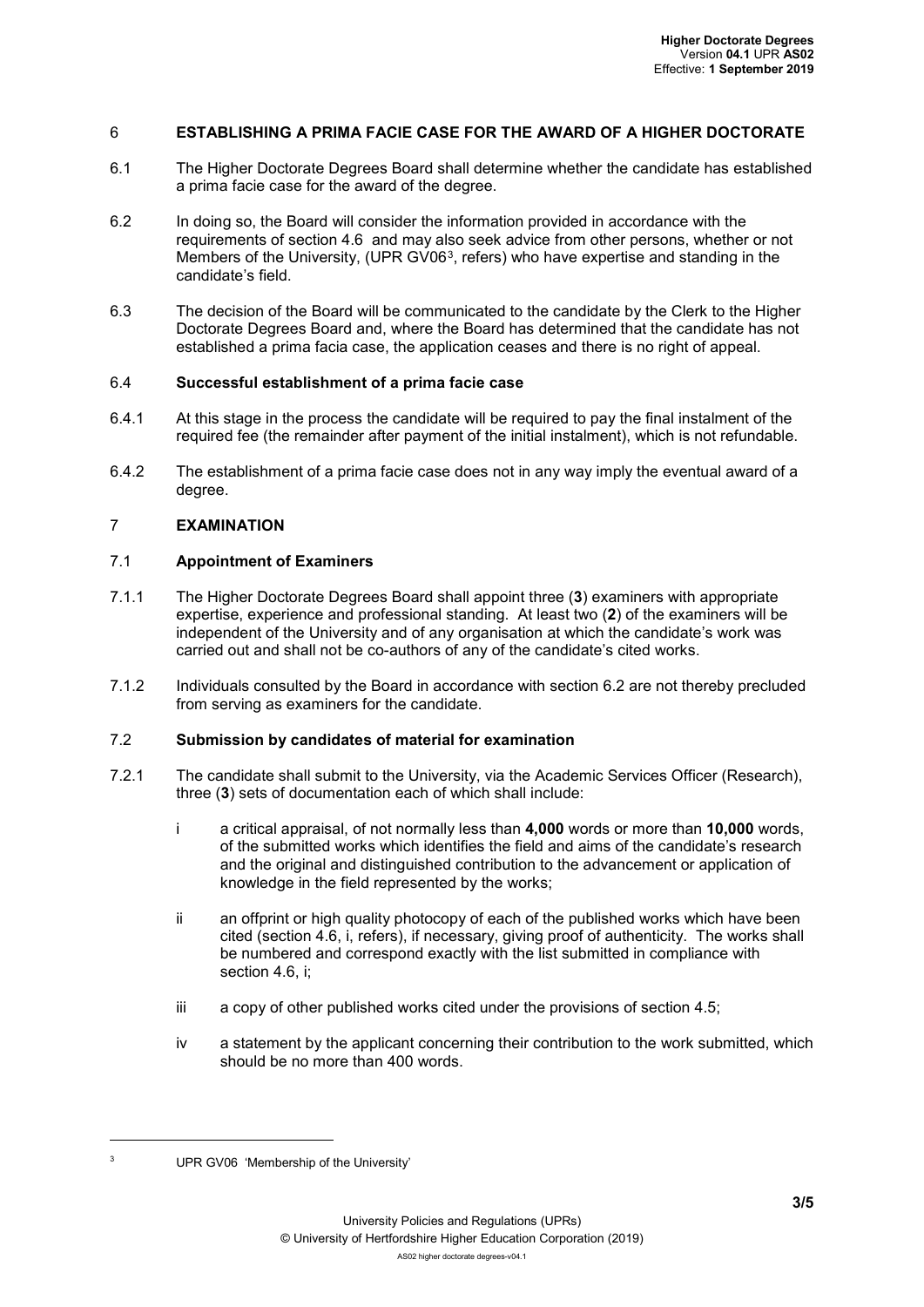- 7.2.2 Each set of submitted documentation, excluding books, shall be presented in A4 format and shall be permanently bound. The contents shall be written in English unless the Board has approved otherwise. The Board may give permission for an alternative format to be used for the documentation where it is satisfied that this would be more appropriate. For example, in a submission for the award of Doctor of Music (DMus), musical notation and audio recordings would, where appropriate, be acceptable.
- 7.2.3 Each bound copy of the submission shall contain an abstract, a list of contents and a title page each of which includes the following information:
	- i the appropriate title relating to the candidate's field of study;
	- ii the full name of the candidate;
	- iii the following statement: "Submitted for the degree of (title of degree) of the University of Hertfordshire";
	- iv the month and year of submission.
- 7.2.4 The binding shall be of a fixed type so that no part of the contents can be removed or replaced. The front and rear boards shall be of sufficient rigidity to support the weight of the work when standing upright.
- 7.2.5 The outside front board shall bear, in at least 24 pt type, the title of the work, the name and initial of the candidate, the qualification and the year of the submission. The same information, excluding the title of the work, shall be shown on the spine of the work.
- 7.2.6 Pages in the critical appraisal shall be numbered consecutively.

### 7.3 **Ethical considerations**

In cases where any work submitted by the candidate has been based on a study involving human participants, the candidate shall submit a declaration to the effect that such work was given prior approval by an appropriate body responsible for the maintenance of ethical standards. In cases where such a declaration is subsequently proved to be false, the University reserves the right to withhold or withdraw the award.

## 7.4 **Cheating, plagiarism, collusion or other academic misconduct**

Where it is proven that a candidate for a Higher Doctorate degree is guilty of cheating, plagiarism, collusion or other academic misconduct and that this has resulted in an award being made, the University of Hertfordshire reserves the right, as appropriate, either to withhold the award of the degree or to withdraw the degree.

## 7.5 **Examination of the material submitted by the candidate**

- 7.5.1 Each appointed examiner shall consider the candidate's submitted works and provide the Clerk with an individual report and recommendation on whether the degree should be conferred. In making their report, each examiner shall state whether the evidence submitted constitutes an original and distinctive contribution to the advancement or application of knowledge in some particular field of study such that it gives the candidate the status of a leading authority in that field. In cases where an examiner does not recommend that the degree be conferred, his or her report shall identify the deficiencies of the submission, where possible in a way that might be useful to the candidate in the event of further application.
- 7.5.2 Before making their report, the examiners may seek additional information from the candidate, in writing, through the Clerk. Any such additional information shall be provided to all examiners by the Clerk.